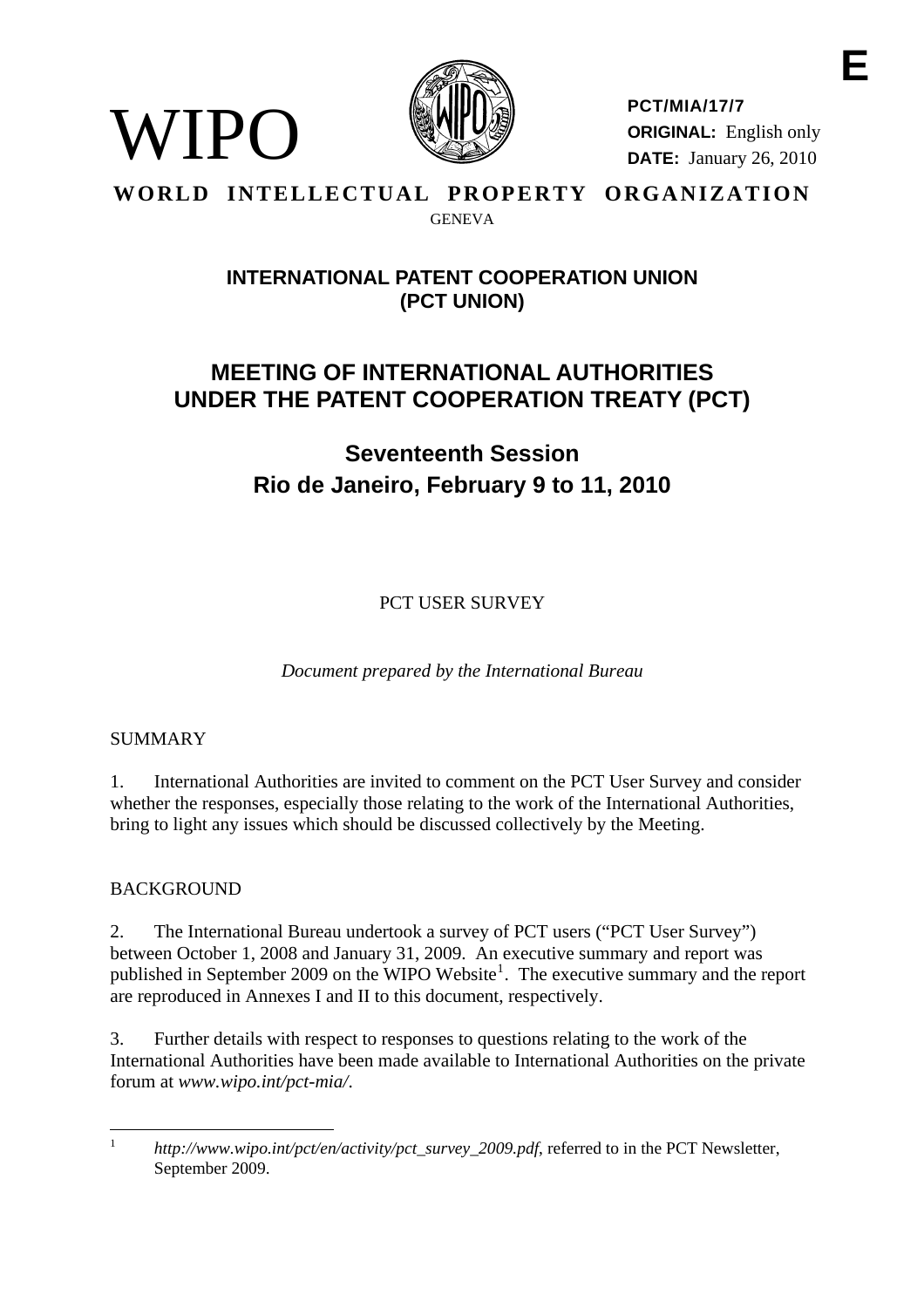#### PCT/MIA/17/7 page 2

4. The objective of the survey was to provide the PCT user community with an opportunity to submit views, comments and suggestions on all aspects of the PCT system. The survey consisted of 10 sections containing almost 80 questions. Textual feedback from PCT users was particularly encouraged.

5. The survey was undertaken by "convenience sampling", as described in paragraph 2 of the report. The survey was sent or made available to users from a wide range of Contracting States, but was filled in predominantly by users from Europe and North America.

6. Although there was general satisfaction expressed with the PCT-related services provided by receiving Offices and International Authorities, a number of areas were identified where the users desired to see improvement. These include:

- (a) timeliness in the delivery of international search reports;
- (b) simplification of electronic filing;
- (c) improved quality of search and examination reports;
- (d) reduced frequency of legal changes;
- (e) use of PCT reports in the national phase; and
- (f) reduction in the level of PCT fees.

7. The report includes comments on aspects of the work of individual International Authorities, which those Offices may wish to take into account as part of their quality management arrangements. In addition, it might be felt that specific issues or themes identified in the report should be addressed or discussed collectively by the Meeting.

> *8. International Authorities are invited to consider whether any issues or themes identified in the report should be discussed by the Meeting.*

> > [Annexes follow]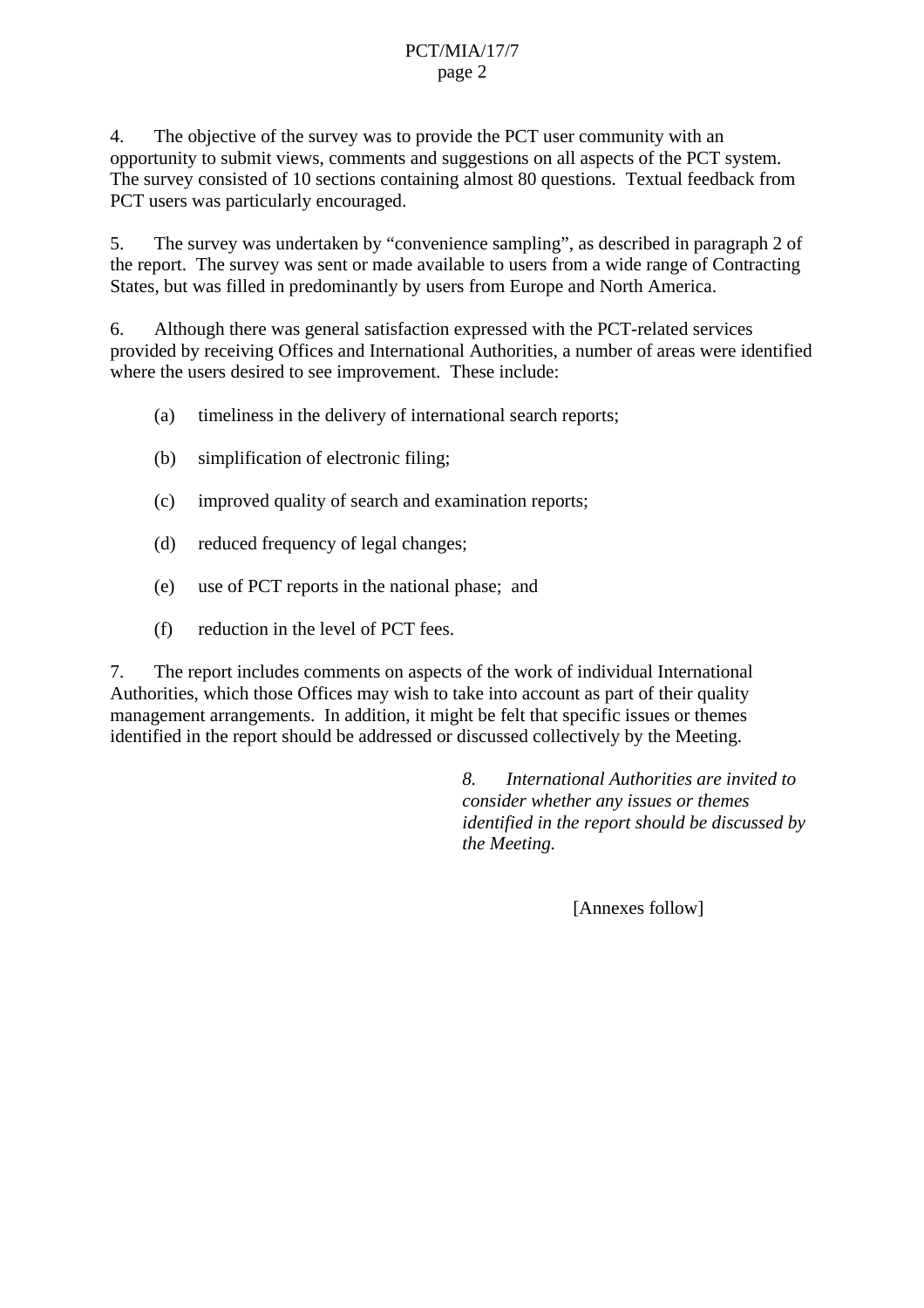#### PCT/MIA/17/7

#### ANNEX I

#### EXECUTIVE SUMMARY OF REPORT

The International Bureau of WIPO undertook a comprehensive survey of PCT Users from October 1, 2008 to January 31, 2009. The survey was completed by 480 respondents.

The main themes raised by survey respondents in their written comments were the following:

#### *International search and examination services*

– These services are generally satisfactory. However, a number of complaints were made in respect of timeliness, mainly in respect of receipt of international search reports, and with certain aspects of the search and examination procedure.

#### *Receiving Office services*

– The services provided by receiving Offices are generally satisfactory. However, a number of comments were made in respect of electronic filing problems and with certain procedures before some receiving Offices.

#### *Fees*

– The widely shared view of survey respondents is that PCT fees are too high, with some advocating a differentiated fee structure (e.g., reduced fee for small and medium-sized enterprises) and a refund mechanism in cases of delay (e.g., late search report) or non-performance of work.

#### *PCT legal framework*

– Many comments were made in respect of the PCT legal framework, in particular, procedures and rules. A number of enhancements to the PCT legal framework were also suggested, such as centralized examination, improved amendment procedure, introduction of an appeal or complaint mechanism, and the grant of an international patent based on the PCT procedure.

#### *Electronic filing*

– Survey respondents have an overall level of satisfaction with the electronic filingrelated services provided by the main receiving Offices: the United States Patent and Trademark Office, the European Patent Office and the International Bureau. That said, survey respondents would like to see greater e-filing simplification, harmonization of information technology systems, and increased electronic document processing.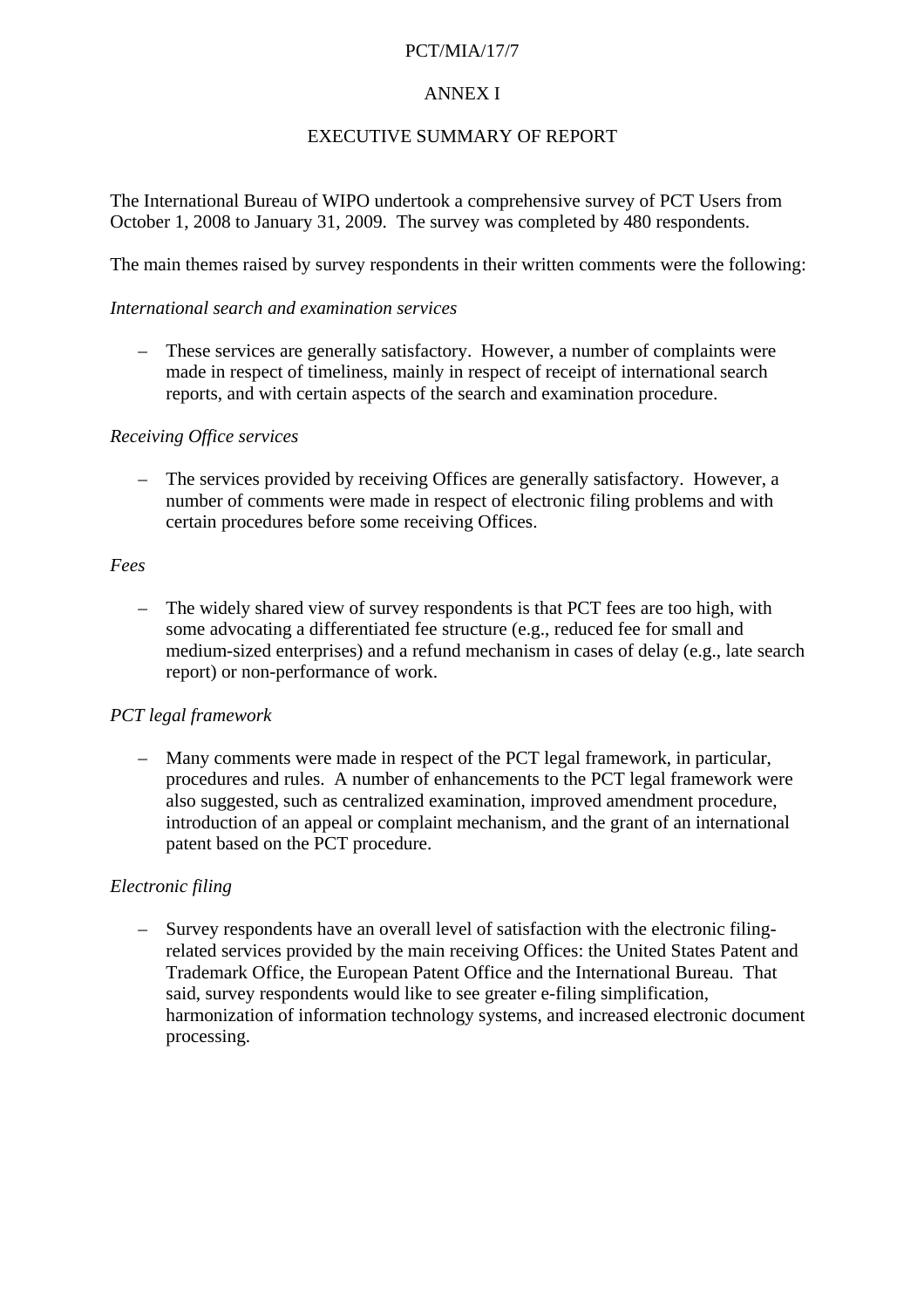#### *Services provided by the International Bureau*

– There is a large degree of satisfaction with the range of information products and services provided by the International Bureau.

#### *National phase procedure*

– The majority of survey respondents enter the national phase in Western Europe, followed by the United States of America and Asia. A number of survey respondents are of the view that the PCT does not necessarily lead to an expedited grant in the national phase. Others said that there should be better integration between the international and national phases.

In summary, survey respondents are of the view that the PCT system is functioning generally well. However, they would like to see improvements in respect of timeliness, electronic filing, quality of search and examination reports, reduced frequency of legal changes, consistent application of PCT results in the national phase, and a reduced level of fees. Other areas also identified for improvement are the services provided by receiving Offices and by International Authorities.

[Annex II follows]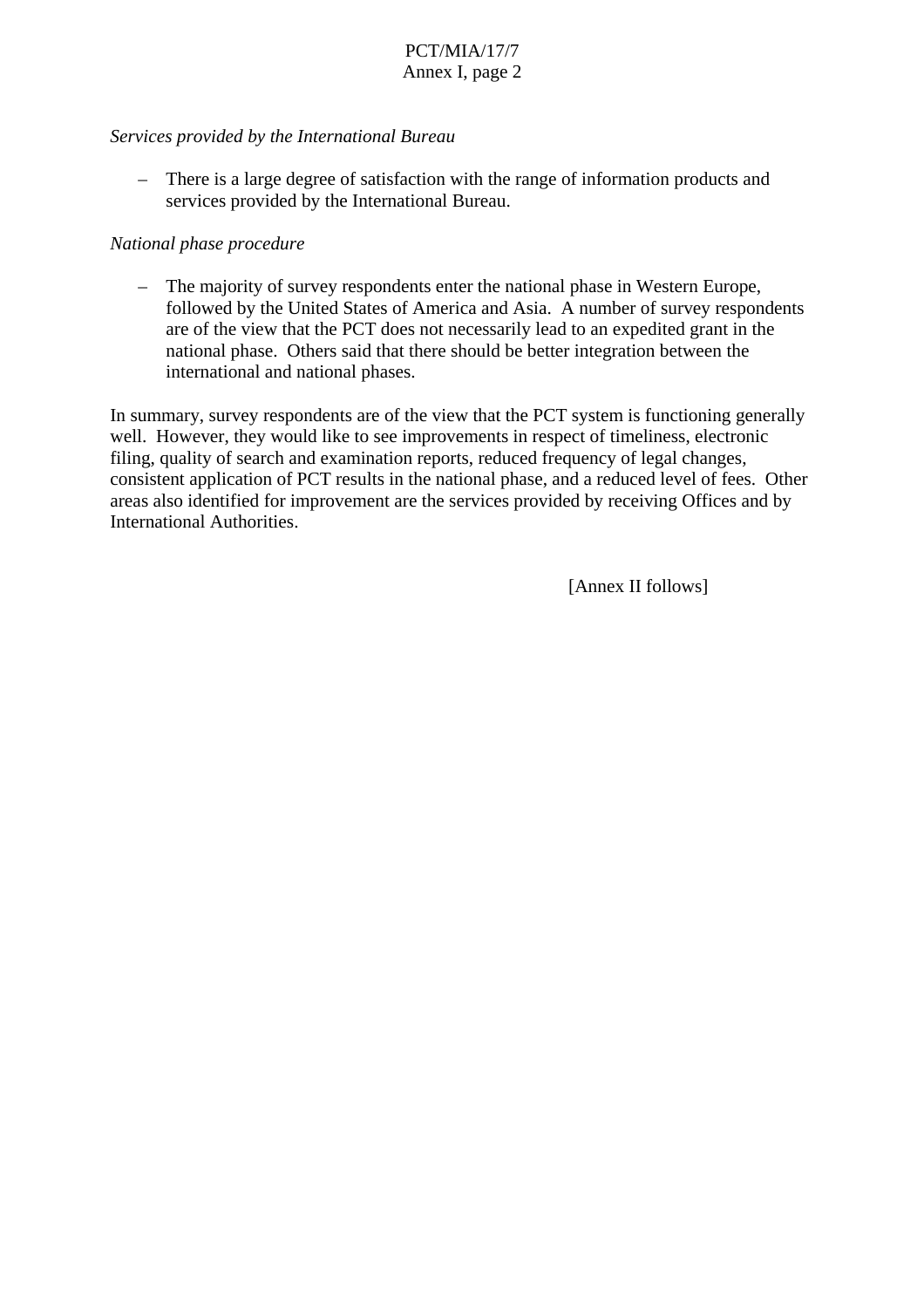#### PCT/MIA/17/7

#### ANNEX II

#### REPORT ON PCT USER SURVEY

#### INTRODUCTION

1. The comprehensive PCT User Survey ("PCT Survey") was the first of its kind for the PCT system. This survey provided the PCT user community with an opportunity to submit views, comments and suggestions on all aspects of the PCT system.

2. The methodology of the PCT Survey was based on a convenience sampling approach, i.e., individuals who are easy to reach and sampling that can be done in a relatively simple manner. This approach consisted of making the PCT Survey available on the Internet for any interested party to complete. The PCT Survey was widely promoted on the WIPO website, *PCT Newsletter*, and with national associations (e.g., intellectual property, patent attorney/agent, etc.). While it is understood that convenience sampling will not yield truly representative results, it nevertheless provides a useful starting basis from which to obtain a range of views that can then be used to develop more targeted and representative surveys.

3. The PCT Survey comprised 10 main parts containing close to 80 questions as follows:

| Questions Relating to the International Bureau  |
|-------------------------------------------------|
|                                                 |
| <b>Questions Relating to Receiving Offices,</b> |
| International Searching and International       |
| <b>Preliminary Examining Authorities</b>        |
| General Questions on the National Phase         |
|                                                 |

4. Each survey part consisted of a quantitative component (answers selected from a number of predetermined responses) and a qualitative component where survey respondents were encouraged to provide general comments and observations in free text form. The raw comments obtained from the qualitative portion were reviewed and summarized so that they could be presented and grouped in a structured and consistent manner. Over 2000 free-text comments were submitted by PCT Survey respondents.

5. The PCT Survey was predominantly completed by survey respondents from North America and Europe:

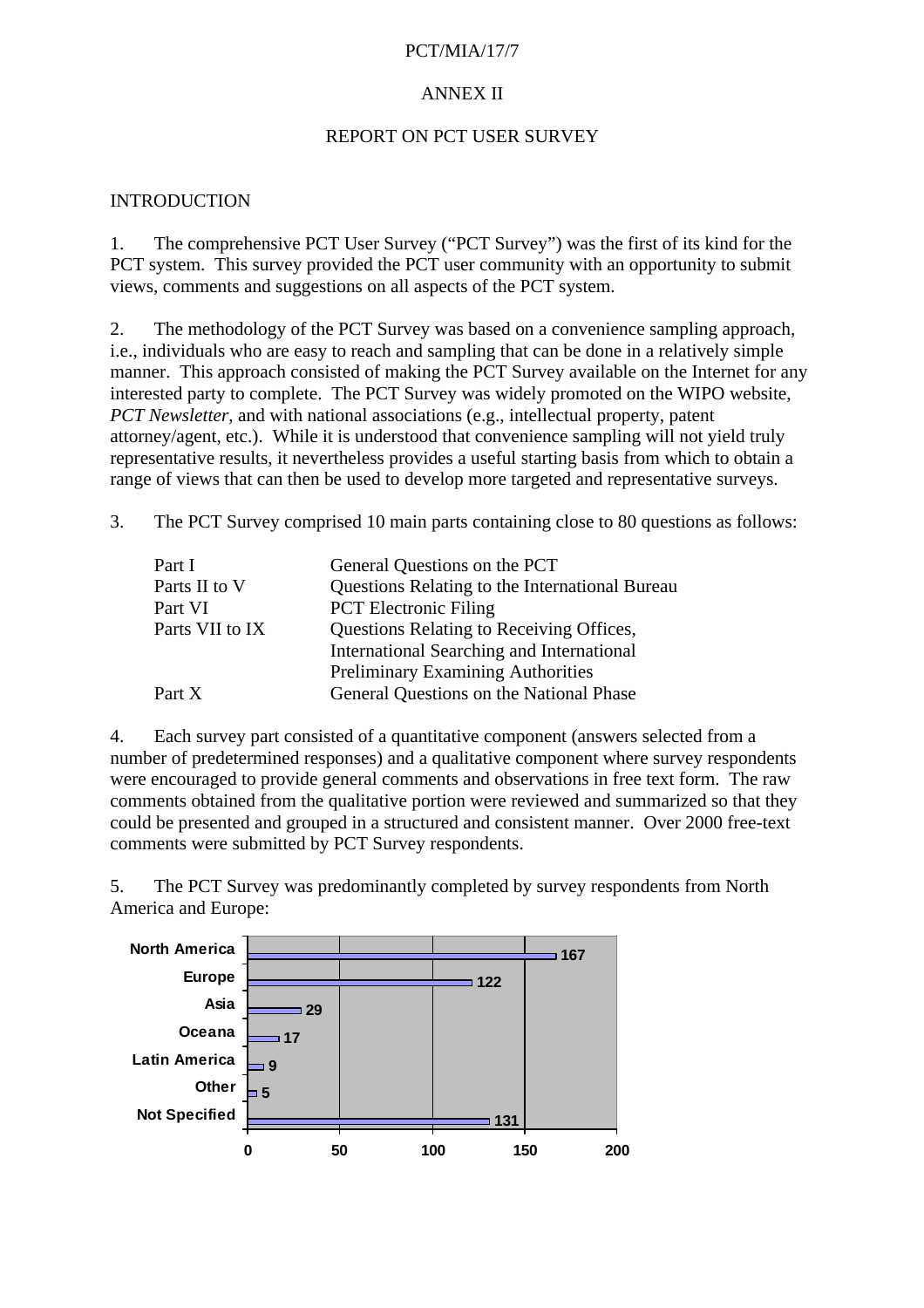6. It is worth noting that the number of survey respondents from China, Japan and the Republic of Korea was particularly low, even though these countries regularly rank among the top 5 PCT filing origin countries. The low response rate from these countries will be further assessed and addressed as part of a separate exercise.

7. The majority of survey respondents were either agent/law firms or corporate applicants:



8. Most survey respondents indicated that they filed between 1 and 100 PCT applications per year:



9. The following sections contain a high-level summary of the various survey parts. The detailed quantitative and qualitative responses (synthesized summaries of free text comments) are contained in the various annexes and have been edited for form and presentation.

PART I GENERAL OUESTIONS ON THE PCT

10. Part I of the survey consisted of the following three open-ended questions:

 (1) What are the main obstacles you encounter during the international phase of the PCT procedure?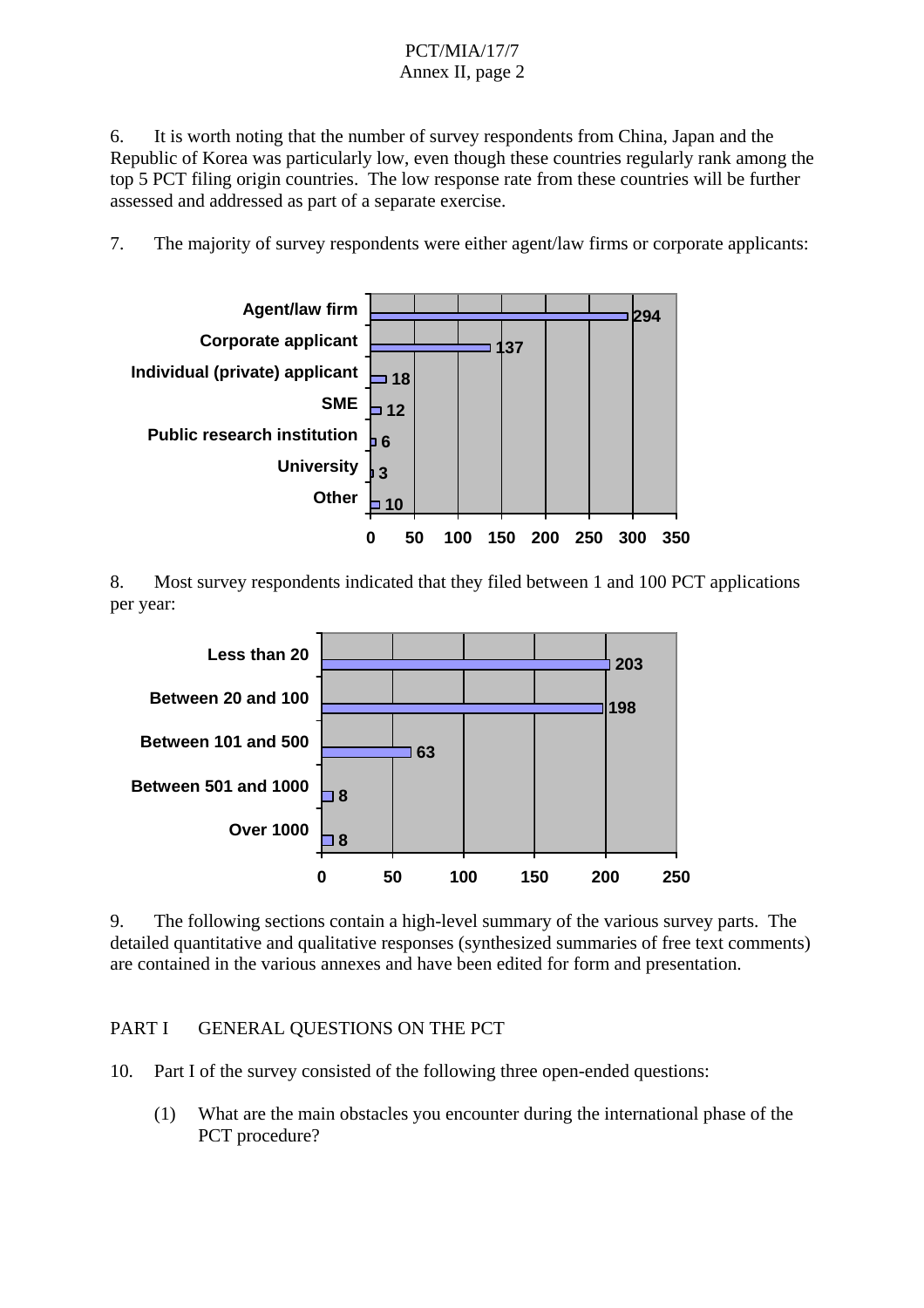- (2) What further improvements to the PCT system would you like to see in the future?
- (3) What would encourage you to make greater use of the PCT?

11. Over 700 free text comments were provided by survey respondents on the following topics:



12. While the original intent was for survey respondents to provide separate responses to the three questions, it became apparent that such a demarcation would prove to be impractical due to the overlapping nature of the responses. For example, survey respondents frequently stated that PCT fees are obstacles, areas of improvement, and at the same time, means to encourage greater use of the PCT. Therefore, for ease of reference and presentation, the responses to the three questions have been grouped together by theme rather than by individual survey question.

13. Many survey respondents commented on the services provided by International Authorities. A total of 236 comments were made with over half of the comments (56%) directed to timeliness issues, in particular, with late receipt of search reports. Several survey respondents made reference to the low quality of the search report and to the examination procedure. Some survey respondents made suggestions to improve the procedure before international authorities, e.g., providing applicants with copies of citations, providing a better opportunity for dialogue between the examiner and applicant, introducing a protest/appeal procedure, divisional filing, etc.

14. In the area of the PCT Legal Framework, 157 comments were made in respect of the frequency of rule changes, PCT reservations, procedures and representation, and the application and calculation of PCT time limits. In respect of search and examination, a number of suggestions were made, such as:

- Centralized examination procedure that would be binding on all Contracting States;
- A procedure for amending a PCT application without having to file a demand;
- The introduction of an appeal or complaint procedure in the international phase; and
- The grant of an international patent based on the PCT procedure.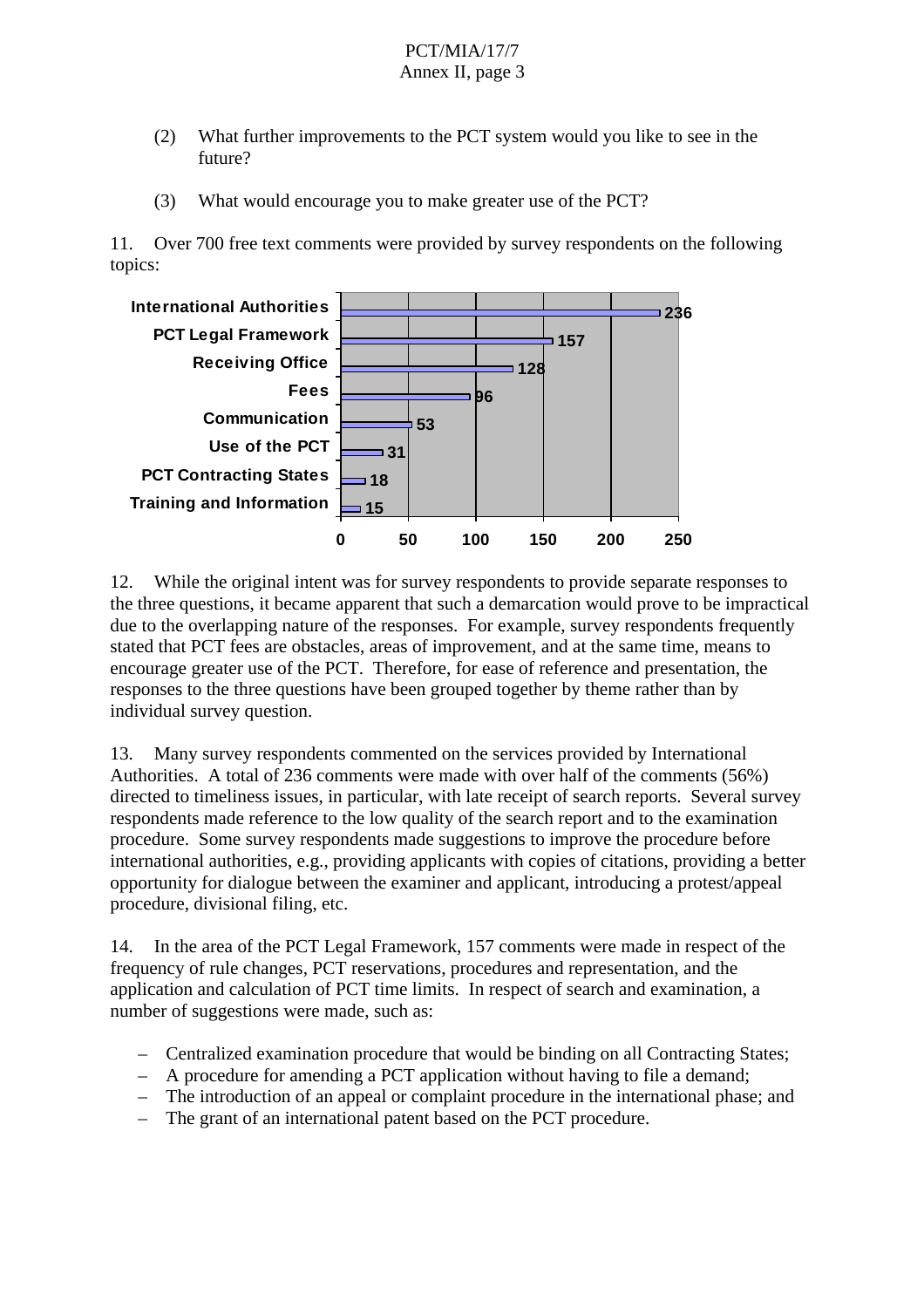15. In respect of PCT fees, 96 comments were provided. Close to 85% of these comments advocated a reduction in PCT- related fees. The remaining 15% were directed to modes of payment and to the PCT fee structure. Some survey respondents said that the level of PCT fees was too high for small and medium-sized enterprises (SMEs) and recommended creating a separate fee structure for SME applicants. Others made reference to difficulties in keeping up with PCT fee changes. Some survey respondents suggested a refund of search and examination fees in situations where the international search report is late or when search and/or examination does not take place.

16. Another theme raised in the free text comments was the services provided by receiving Offices. The issue most frequently raised was electronic filing, which represented 65% of the total number of receiving Office comments. Many survey respondents complained about electronic filing and provided a number of suggestions for improvement, e.g., e-filing simplification, electronic exchange of documents, harmonization, and software integration of the various electronic filing systems. Problems encountered with basic receiving Office procedures were also raised, such as simplifying the filing requirements and streamlining document transmission.

17. Survey respondents also commented on other areas such as patent grant/protection, national phase procedures, sequence listings, and level of satisfaction with respect to the PCT.

## PART II PATENTSCOPE®

18. Part II of the survey contained questions on the use of PATENTSCOPE<sup>®</sup>, WIPO's website for patent information products and services.

19. Just over 50% of survey respondents indicated that they consult PATENTSCOPE<sup>®</sup> at least once a week and another 24% at least once a month. The survey respondents said that the most popular services/resources are the *PCT Newsletter*, PATENTSCOPE® search service, *PCT Applicant's Guide* and PCT Legal Information. Less than 16% said that they do not consult PATENTSCOPE® on a regular basis, and about 8% said that they have never used PATENTSCOPE®.

20. While many survey respondents expressed general satisfaction with PATENTSCOPE®, several of them made a number of suggestions in respect of improvements to the search service, and to the inclusion of additional information and documents. In particular, the following suggestions were made:

- Make available pre-publication documents, patent families, prior art citations, responses to written opinion;
- Provide more information on national phase entry status including the results of search and examination conducted in the national phase; and
- Provide links to particular services provided by national/regional Offices.

21. Other suggestions were made in respect of an automated translation service, an online discussion group for intellectual property, and a patent-alert service to monitor the developments in a specific field.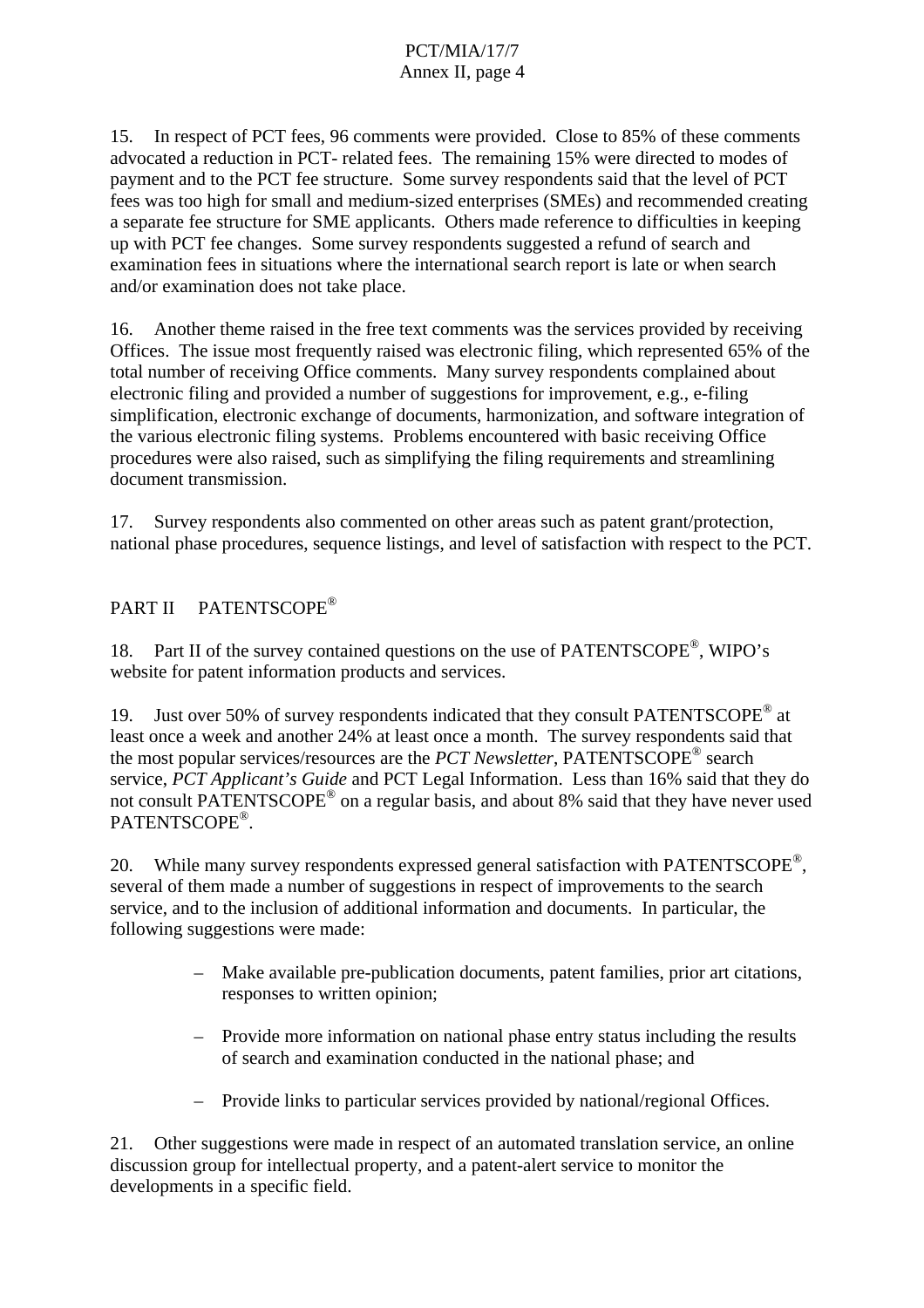## PART III PCT INFORMATION RESOURCES ON PATENTSCOPE®

22. Part III of the survey contained questions on the PCT Information Resources on PATENTSCOPE<sup>®</sup>. Between 65%-70% of survey respondents found the general presentation and layout of the PCT Information Resources to be good or very good, and a like number found the quality of those resources to be good or very good. Some 55% of survey respondents gave the completeness of the PCT information resources a good or very good response.

23. A number of suggestions were made for improvements, such as, the development of an improved interface to simplify the retrieval of information, and a more simplified presentation of PCT fee schedules. It was also suggested that the availability of information in French and German be improved.

#### *PCT Applicant's Guide*

24. Over 50% of survey respondents consulted the *PCT Applicant's Guide* from time to time, another 25% on a monthly basis. Some 70% of survey respondents considered the quality and completeness of the *PCT Applicant's Guide* to be good or very good.

25. A number of survey respondents complained about the complexity of the *PCT Applicant's Guide* and the difficulty in finding answers to questions. Some suggestions were made, such as ensuring complete and up-to-date National Phase information, improving ease of use and ability to search for information, and improved presentation of information. Some survey respondents suggested that an updated version of the *PCT Applicant's Guide* be made available in German. Some others expressed an interest in the inclusion of information targeted to experienced users.

#### *PCT Newsletter*

26. Some 78% of survey respondents considered both the quality and the completeness of the *PCT Newsletter* to be good or very good with a number of comments expressing particular satisfaction with the Practical Advice section of the *PCT Newsletter*.

27. A number of improvements were suggested, among them: the establishment of an email address for the submission of practical advice related questions, the availability of more substantive information about changes in the PCT, and regular updates and reminders.

28. The majority of survey respondents preferred the PDF (82%) over HTML (13%) format of the *PCT Newsletter*. Some of them expressed a preference for the former layout and presentation of the *PCT Newsletter* while others suggested that earlier issues of the *PCT Newsletter* be made available in electronic form.

#### *PCT Seminar Materials*

29. Some 56% of survey respondents were not familiar with the PCT seminar materials. Most of those who were familiar with the seminar materials found the quality to be good or very good.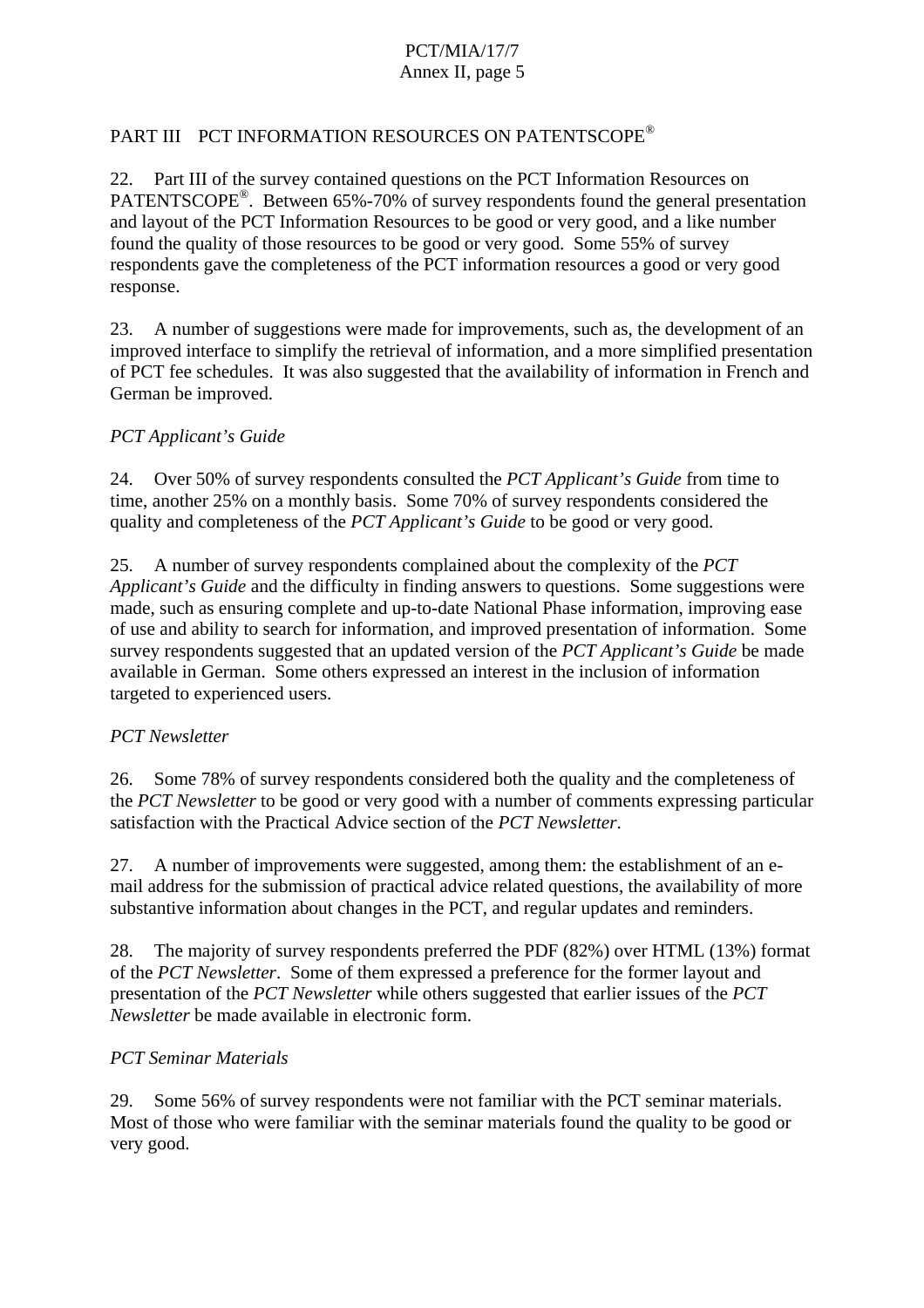30. A small number of complaints were made in respect of the PCT seminar materials, e.g., low quality, complexity of the materials, material being overly framed in the legal context, lack of ready answers to crucial questions.

31. A number of improvements were suggested, such as, improved arrangement of PCT seminar content, the inclusion of more examples in order to provide for a better understanding of the PCT Regulations, timely updates of changes, and improved web presentation.

## *PCT Multimedia (Video) Presentations*

32. The majority of the respondents (86.3%) were not familiar with the PCT Multimedia (Video) presentations. Only 50% of those who were familiar with the presentations found them to be of good quality. A limited number of complaints were made in respect of quality and the difficulty in downloading presentations.

33. It was also suggested that WIPO produce shorter videos covering single topics.

## PART IV SERVICE DELIVERY OF THE INTERNATIONAL BUREAU

34. Part IV of the survey contained questions related to the services provided by the International Bureau in respect of PCT procedure, e.g., formal examination of PCT applications, international publication, various translation functions, etc. This part also contained questions on the general functions of the International Bureau as a receiving Office.

35. The majority of survey respondents considered the overall quality of the service provided by the International Bureau of WIPO to be good or very good.

36. A number of comments were made on the following issues:

- Improve communication between the International Bureau and the applicant's representatives;
- Improve confirmation mechanism in respect of facsimile transmissions;
- Increase reliance on electronic communication;
- Introduce "account managers" for large users; and
- Provide for electronic access to the complete file of the PCT application.

37. A small number of comments were made in respect of errors in the international publication of international applications and to better quality and timely translations.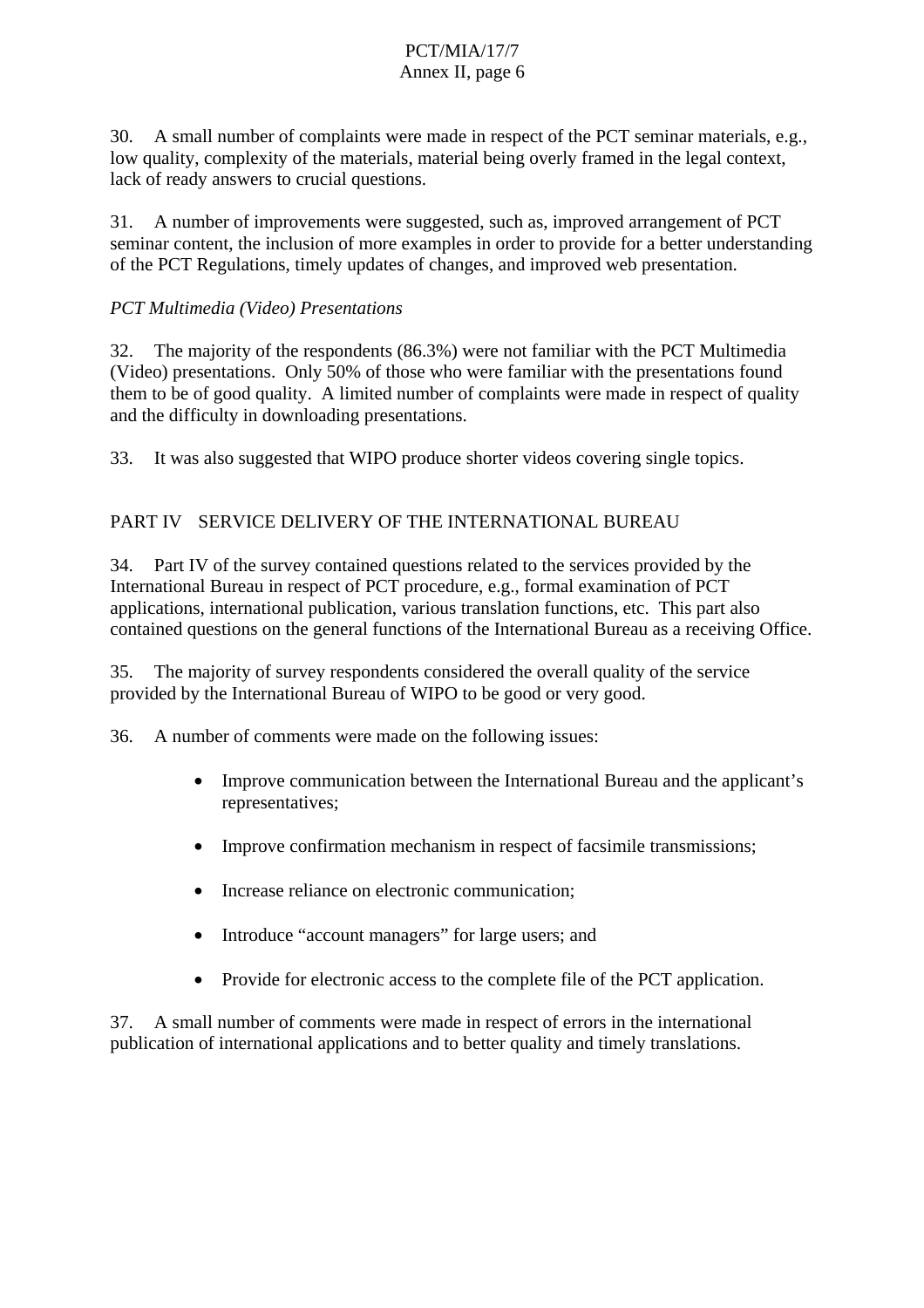### PART V PCT INFORMATION AND SEMINARS

38. Part V of the survey contained questions on the PCT Information Service and PCT Seminars.

### *PCT Information Service*

39. Close to 50% of survey respondents do not use the PCT Information Service. The majority of those who used the service considered it to be good or very good.

#### *PCT Seminars*

40. Just over 50% of survey respondents said that they had never attended a PCT seminar at which WIPO personnel had taught about the PCT. A large percentage of those who had attended a PCT seminar found it to be good or very good.

41. The preferred seminar formats were, in decreasing order:

- One-day update on latest developments;
- Two-day advanced seminar; and
- Two-day basic seminar.

42. The large majority of survey respondents preferred the delivery of seminar content in person rather than by other means.

43. Some respondents suggested that the number of geographical locations for seminars be expanded. Others suggested that seminars include advanced topics and new developments in the PCT.

## PART VI ELECTRONIC FILING

44. Close to 70% of survey respondents have filed PCT applications electronically. Over 75% of them found the electronic filing system to be good or very good.

45. The majority of electronic filings were made with the receiving Office of the United States Patent and Trademark Office followed by the European Patent Office and the International Bureau of WIPO.

46. The large majority (80%) of PCT applications were prepared using MS Word followed to a much lesser extent by the PCT-SAFE Editor.

47. The preferred electronic filing format was overwhelmingly image format (e.g., PDF, TIFF). Character-coded (XML) format filing is not widely utilized by survey respondents.

48. A number of complaints were made in respect of the usability of electronic filing software with many respondents providing comments on both PCT-SAFE and the electronic filing systems used by national Offices (i.e., United States Patent and Trademark Office, European Patent Office). Some survey respondents also expressed frustration with the time required to file PCT applications electronically.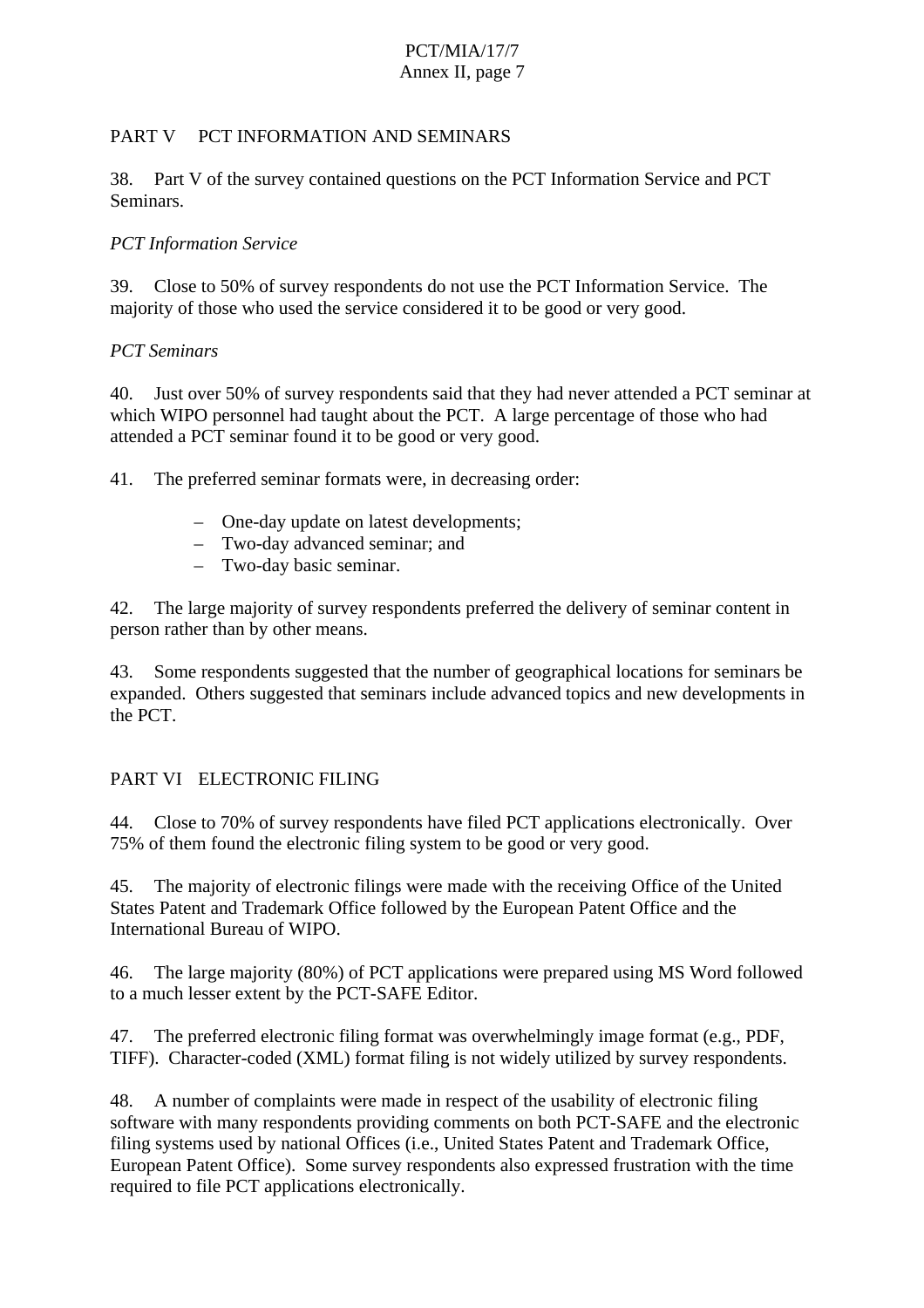49. Other comments made by survey respondents included fee calculation issues and suggestions for service improvements.

## PART VII RECEIVING OFFICES

50. Part VII of the survey concerned services provided by receiving Offices. Survey respondents provided feedback on their experiences with 38 receiving Offices. The majority of feedback was provided for the receiving Office of the United States Patent and Trademark Office (206) followed by the European Patent Office (113), the International Bureau of WIPO (58), Australia (24) and Canada (22).

51. Survey respondents who provided comments complained about knowledge levels and the availability of receiving Office staff, in particular, the receiving Office of the United States Patent and Trademark Office (RO/US). Several survey respondents also made reference to difficulties with using EFS-WEB, the RO/US electronic filing system. Other complaints were made in respect of the timeliness of receiving Office communications and to specific receiving Office procedures, especially those related to electronic filing.

#### PART VIII SERVICES PROVIDED BY THE INTERNATIONAL SEARCHING **AUTHORITY**

52. Part VIII of the survey concerned services provided by International Searching Authorities (ISAs).

53. The European Patent Office (ISA/EP) was selected most often by survey respondents as ISA, followed by the United States Patent and Trademark Office (ISA/US), the Republic of Korea (ISA/KR), and Australia (ISA/AU). The services offered by these ISAs were generally found to be satisfactory or above.

54. The main issues raised by survey respondents in their comments were directed to the search report, written opinion, procedures, timeliness, costs, and unity of invention determination. Some expressed the view that ISA examiners do not take PCT applications seriously as compared with national applications.

55. A number of comments were directed to the low quality of the search report and written opinion. Comments were also raised in respect of examiner skill levels and with the quality of their arguments and objections.

56. Several of the survey respondents complained that the International Search Report (ISR) is not significantly relied upon by national Offices and thus questioned the value of the ISR.

57. Some survey respondents expressed the view that the ISA/EP application of unity of invention was overly rigid.

58. A number of survey respondents complained about the ISA/US practice of outsourcing searching and written opinion work to private contractors. Many complaints were also made in respect of RO/US delays in issuing search reports and written opinions.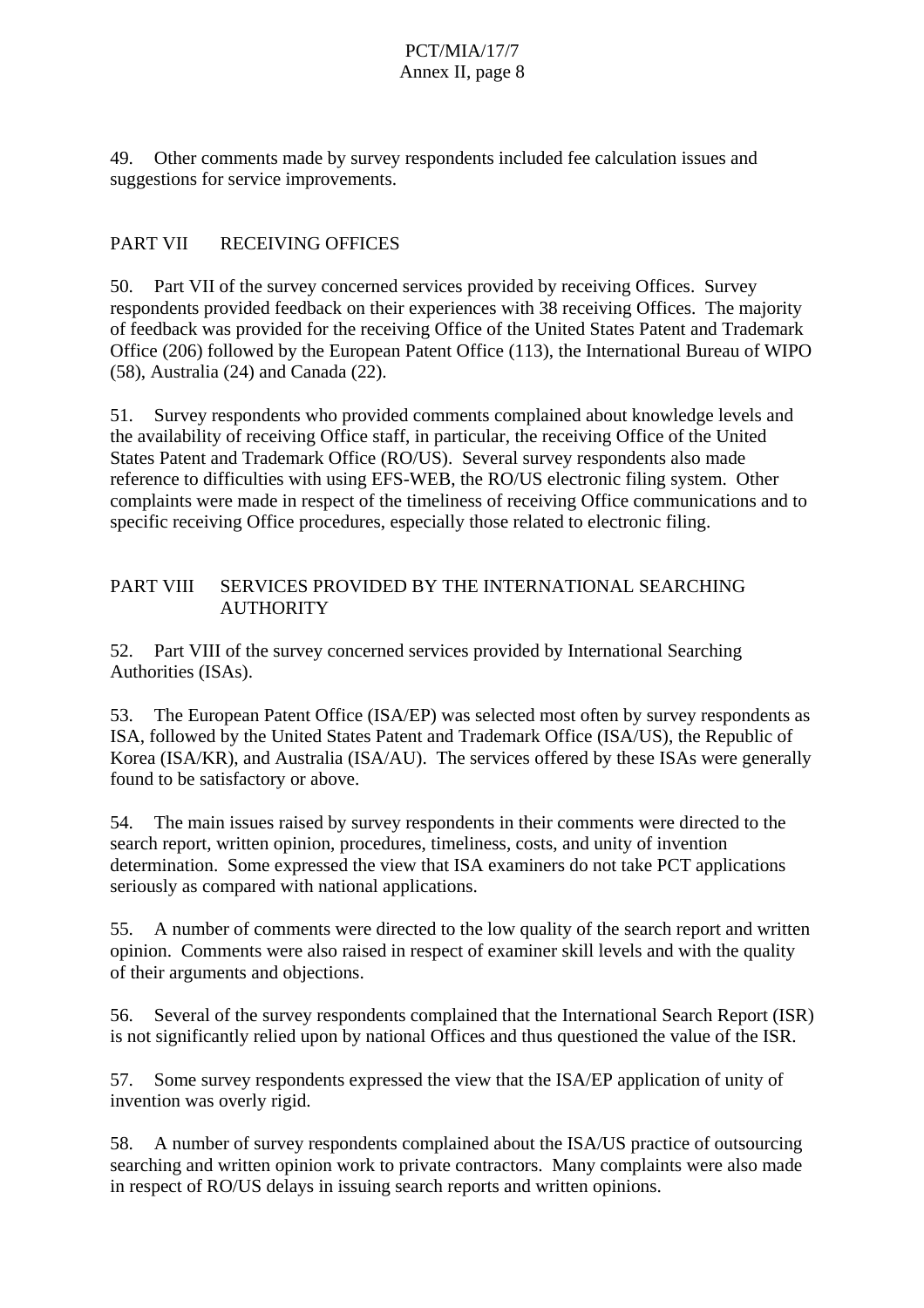### PART IX SERVICES PROVIDED BY INTERNATIONAL PRELIMINARY EXAMINING AUTHORITIES

59. Part IX of the survey concerned services provided by International Preliminary Examining Authorities (IPEAs).

60. The European Patent Office (IPEA/EP) was selected most often by survey respondents as IPEA, followed by the United States Patent and Trademark Office (IPEA/US), and Australia (IPEA/AU). The services offered by these IPEAs were generally found to be satisfactory or above.

61. The main issues raised by survey respondents in their comments were directed to the International Preliminary Report on Patentability Ch.II (IPRP Ch.II), skill levels of patent examiners, procedures, timeliness and costs.

62. Several complaints were raised in respect of the IPRP Ch.II with some suggesting that the poor responses provided by some patent examiners was linked to low skill levels.

63. In respect of IPEA/US, a number of complaints were made regarding the repetitive nature of the IPRP Ch.II and that the IPRP Ch.II does not add any value to the international search or written opinion.

64. In respect of IPEA/EP, a few survey respondents suggested that the EPO provide for multiple claim amendments. They also encouraged increased pro-active dialogue between the applicant and examiner during the IPEA procedure in situations where an applicant response is unsatisfactory. It was also suggested that the IPEA/EP should always issue a written opinion of the IPEA.

65. Complaints were also made regarding the fact that some IPEAs failed to consider PCT Article 19 and 34 amendments before issuing an IPRP Ch.II.

66. Some complaints were also raised in respect of the timely issuance of IPRP Ch.II reports and with the high cost of the IPEA procedure.

## PART X GENERAL OUESTIONS ON THE NATIONAL PHASE

67. Part X of the survey concerned the experiences of survey respondents with the national phase procedure.

68. The primary regions of national entry were Western Europe (24%), followed by North America (23%) and Asia (20%).

69. Close to 60% of survey respondents said that the PCT did not provide them with an expedited grant in the national phase.

70. Some 56% of survey respondents encountered obstacles during the national phase procedure, in particular, the discovery of new and pertinent prior art (21%) and a requirement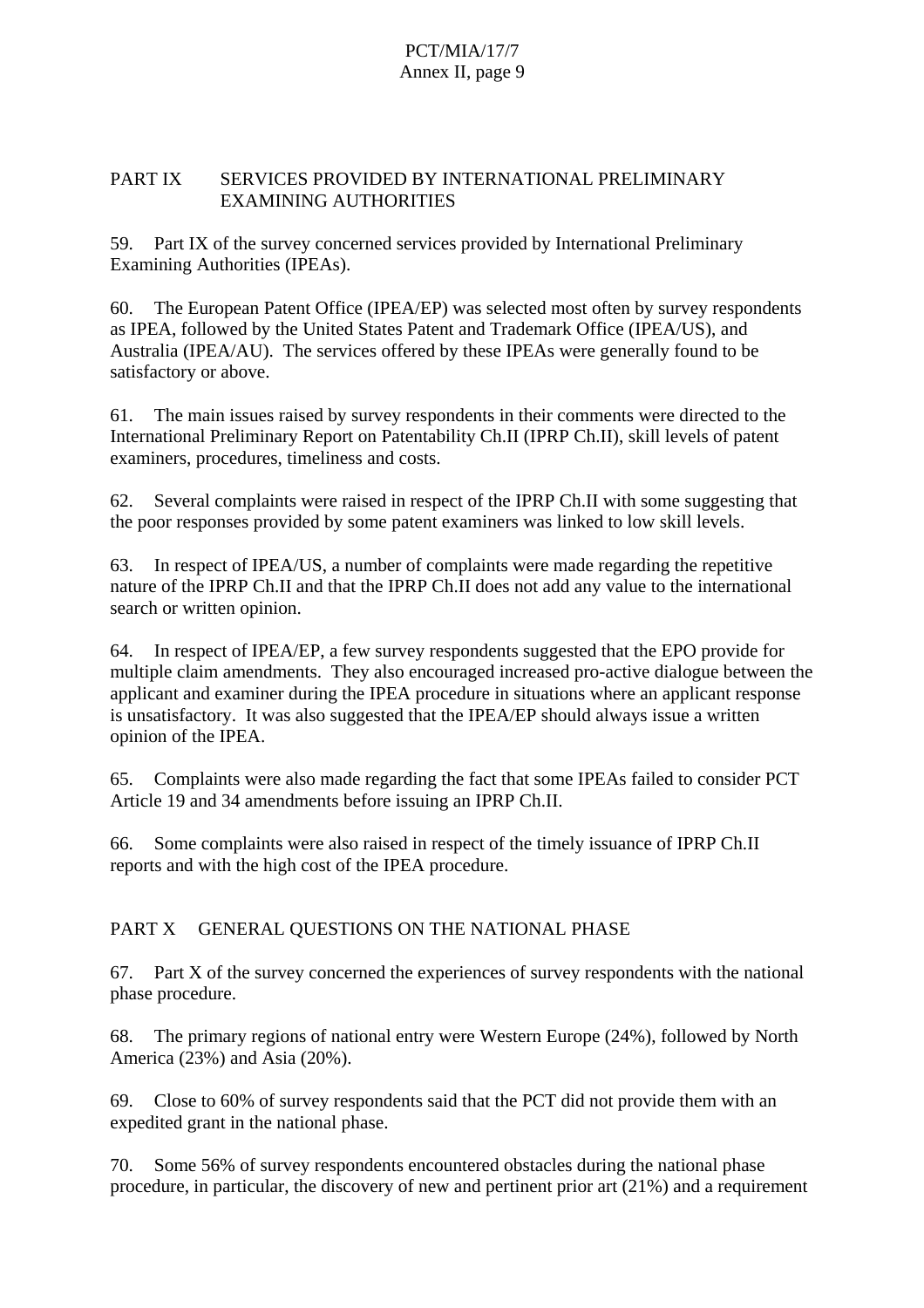that PCT applications be amended to conform with national requirements (30%). Reference was also made to other obstacles (5%).

71. A number of PCT users expressed frustration with the fact that national Offices failed to make effective use of search and examination reports produced during the international procedure. In this regard, specific comments were raised in respect of the European Patent Office, the Japan Patent Office and the United States Patent and Trademark Office. A small number of comments were raised in respect of differing standards of patentability at the national level, duplication of work, and delays in patent granting.

72. Other comments raised by PCT users addressed national requirements, national phase entry procedures, and the need for adequate training.

#### CONCLUSION

73. The main themes for improvement that may be extracted from the survey results are the following:

- Timeliness in the delivery of search and examination reports. This was the most frequently heard complaint in the free form comments, and was repeated throughout most sections. Several of the comments called for fee refunds when reports are sent late, suggesting that some of the dissatisfaction with PCT fees may be tied to poor performance in respect of timeliness.
- Quality of search and examination reports. Most respondents reported an overall satisfaction with the search and examination processes but found that the results in practice were sometimes less than expected. Comments tended to focus on questioning the value of the reports in practice and the perceived skill levels of patent examiners. Respondents particularly criticized the USPTO practice of outsourcing the preparation of their PCT reports. There was also dissatisfaction with the low level of reliance on the reports by national offices.
- Frequency of rule changes. The frequency of PCT rule changes, as well as the number of member states filing reservations and incompatibility statements for specific rules, was criticized. A number of respondents reported difficulties in locating answers to specific questions about the PCT system. The information resources provided by WIPO are generally well-liked, but ease of searching and use of those resources could be improved.
- High level of PCT fees. Respondents generally complained of both the level of fees charged to small and medium enterprises and the lack of any fee refunds in the event of late reports or for searches which are not performed.
- Application of PCT search and examination results in the national phase. Respondents would like to see more reliance and acceptance of PCT search and examination results by national Offices.